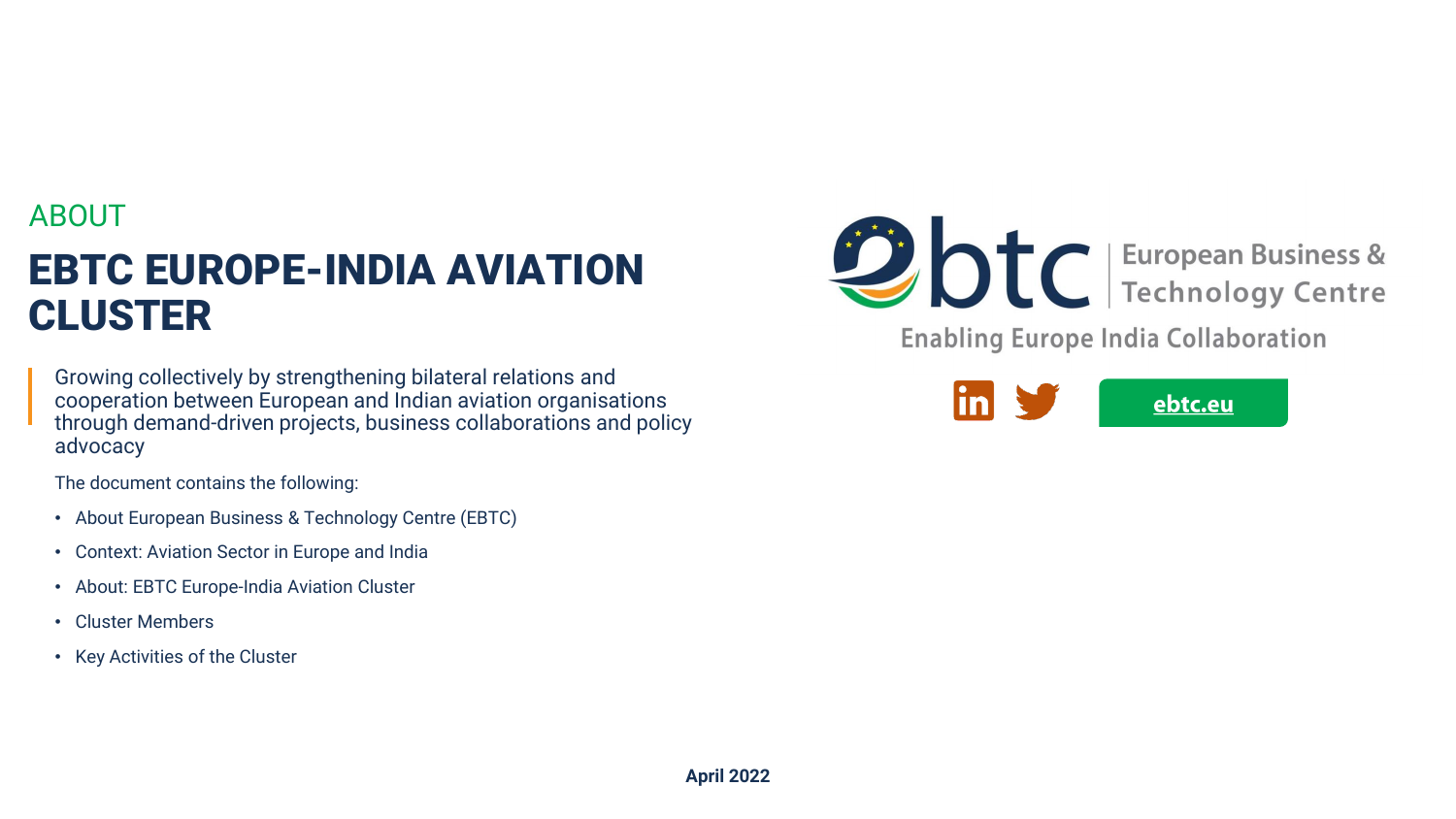

EBTC is a project advisory and facilitation organisation. As a trusted partner in the Europe-India business corridor, it builds actionable intelligence through projects, clusters and programs backed by its body of knowledge & innovative solutions.

EBTC enables smart collaborations between the two regions through its expertise, network and know-how with specific focus towards sustainability, innovation, green technology and internationalisation.

The team along with its partners has a keen understanding on what stakeholders on both sides require to build a greener & more sustainable future.



**EUROPE-INDIA AVIATION CLUSTER**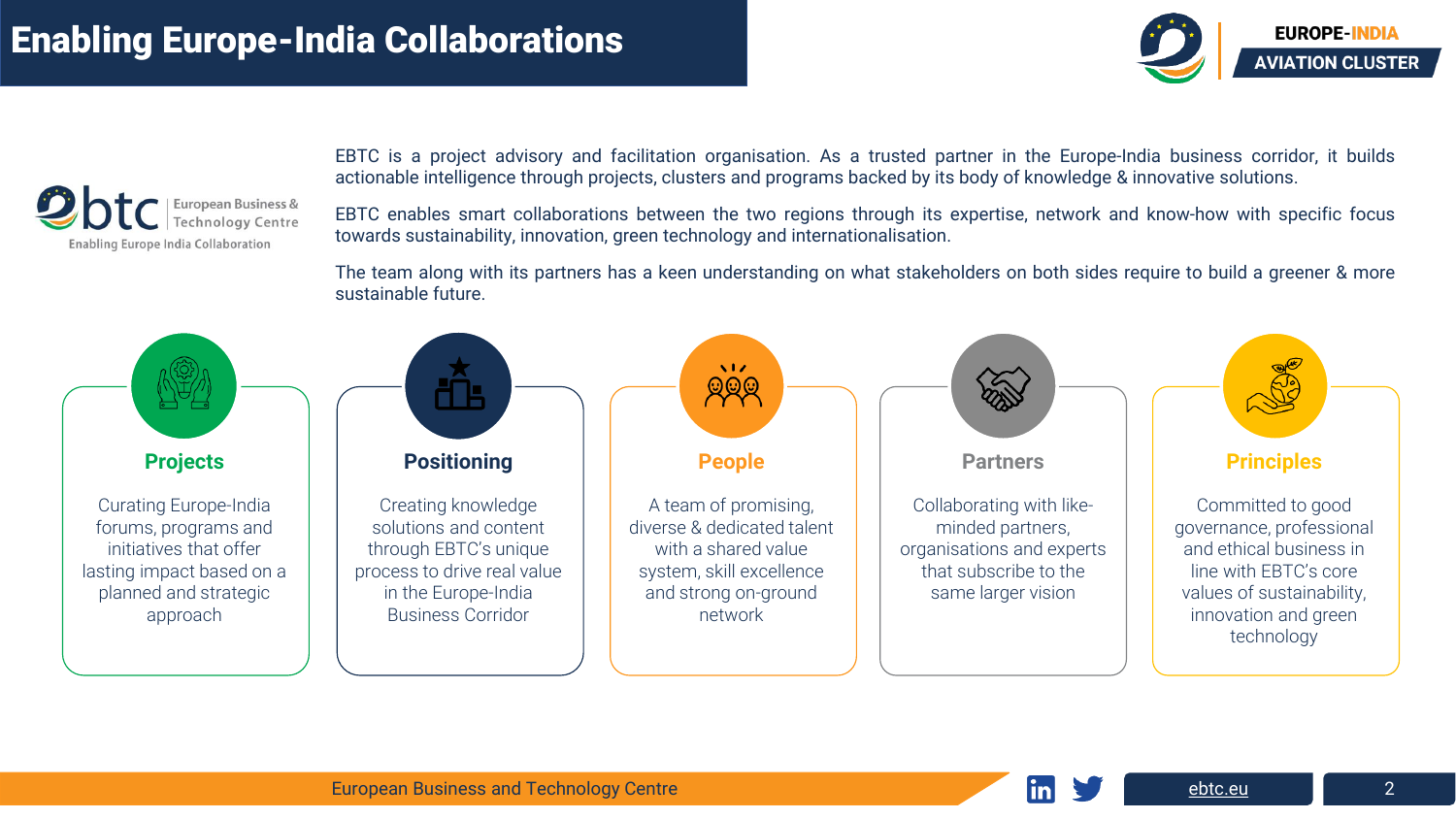## Europe & India: Natural Business Partners



### India: One of the Fastest Growing Aviation Markets



Passenger traffic is expected to treble in India by 2037

### Key Developments

-----------------------------

------------------------------

------------------------------

100% FDI allowed in MRO, Technical Training, Flight Training, Ground Handling, Greenfield and Brownfield Projects

Government plans to attract investments of INR 5,000 crore (EUR 605 million) through the PLI scheme for drones in the next three years

Sustainable Aviation Fuels: Sustainable investments in alternate feedstock development expected to increase from \$1B in 2020 to \$5-10B by 2030

US\$ 1.83B investment for airport infrastructure projects along with development aviation navigation services by 2026.



Foreign Tourist Arrival Growth



Total Freight Traffic (MMT)

14.4%

Domestic Aircraft Movement Growth



Growth in MRO Services (CAGR)

**1% 61%** 

Increase in Aircraft Fleet by 2027



New Airports to be Built by 2024

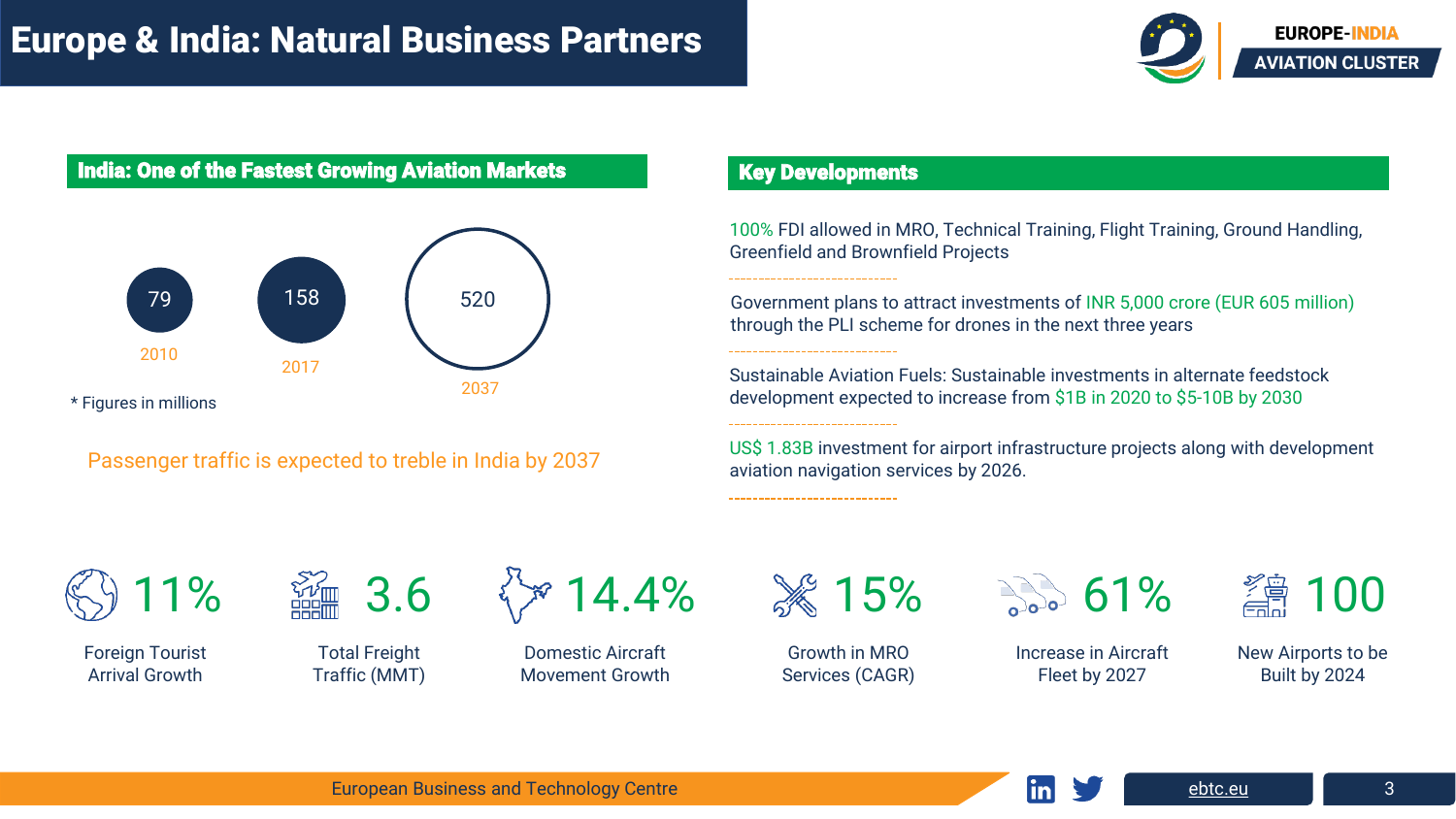

The Cluster seeks to enhance collaboration between European and Indian aviation businesses and/or business membership bodies, associations, and industry clusters in order to catalyze business opportunities in the Indian aviation sector, with a particular emphasis on green and sustainable aviation.

Through the joint approach of the cluster, we believe we can collectively enhance the representation and opportunities for EU businesses across the aviation industry value chain in India.



### Introduction Driving Green and Sustainable Aviation through a Demand-Driven Approach

| <b>Mission</b>                             | Identify environmentally/ financially sustainable opportunities in the<br>aviation sector<br>Enhance focus bilateral collaboration Europe and India                                                                                                                                                                                                                                                 |
|--------------------------------------------|-----------------------------------------------------------------------------------------------------------------------------------------------------------------------------------------------------------------------------------------------------------------------------------------------------------------------------------------------------------------------------------------------------|
| <b>Objective</b>                           | Collaborative platform for European and Indian businesses to create<br>$\bullet$<br>business opportunities by showcasing expertise and best practices in the<br>realm of green and sustainable aviation                                                                                                                                                                                             |
| <b>Key Areas</b>                           | <b>Infrastructure</b><br><b>Sustainability</b><br><b>Safety &amp; Operations</b><br><b>Green Airports</b><br><b>MRO</b><br>$\bullet$<br>• Air Traffic Control<br>Sustainable<br>Airports<br>$\bullet$<br>$\cdot$ PBN<br><b>Aviation Fuel</b><br><b>Mobility Concepts</b><br>• Runway safety<br><b>Smart Technology</b><br>Smart customised technology based on specific and customer centric demand |
| <b>Goals</b><br><b>Integrated Concepts</b> | Addressing sectoral demands in India with technology transfer, pilot projects<br>$\bullet$<br>and business partnerships<br>Develop opportunities and strategies by strengthening the position of<br>European and Indian aviation companies                                                                                                                                                          |

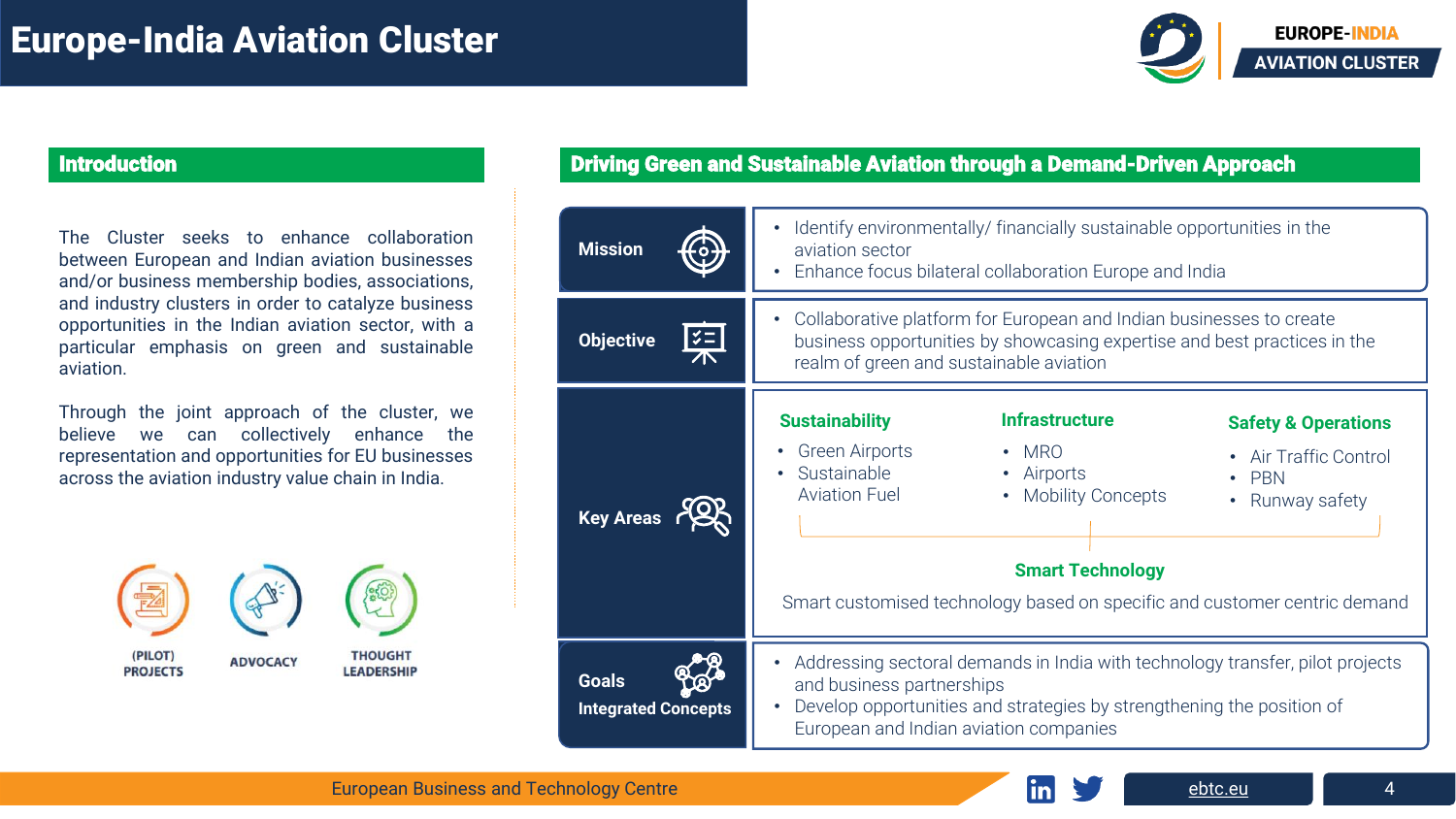

### Cluster Working Groups

Cluster activities are organised under 4 key thematic working groups which involve:

- Topic-Specific Interventions (Tech Advocacy, Market Access, Expert Sessions)
- Partner/ Opportunity Scoping
- Interactions with internal and external stakeholders in Europe and India
- Formulating inputs for Enterprise Europe Network (EEN)



Key Common Activities





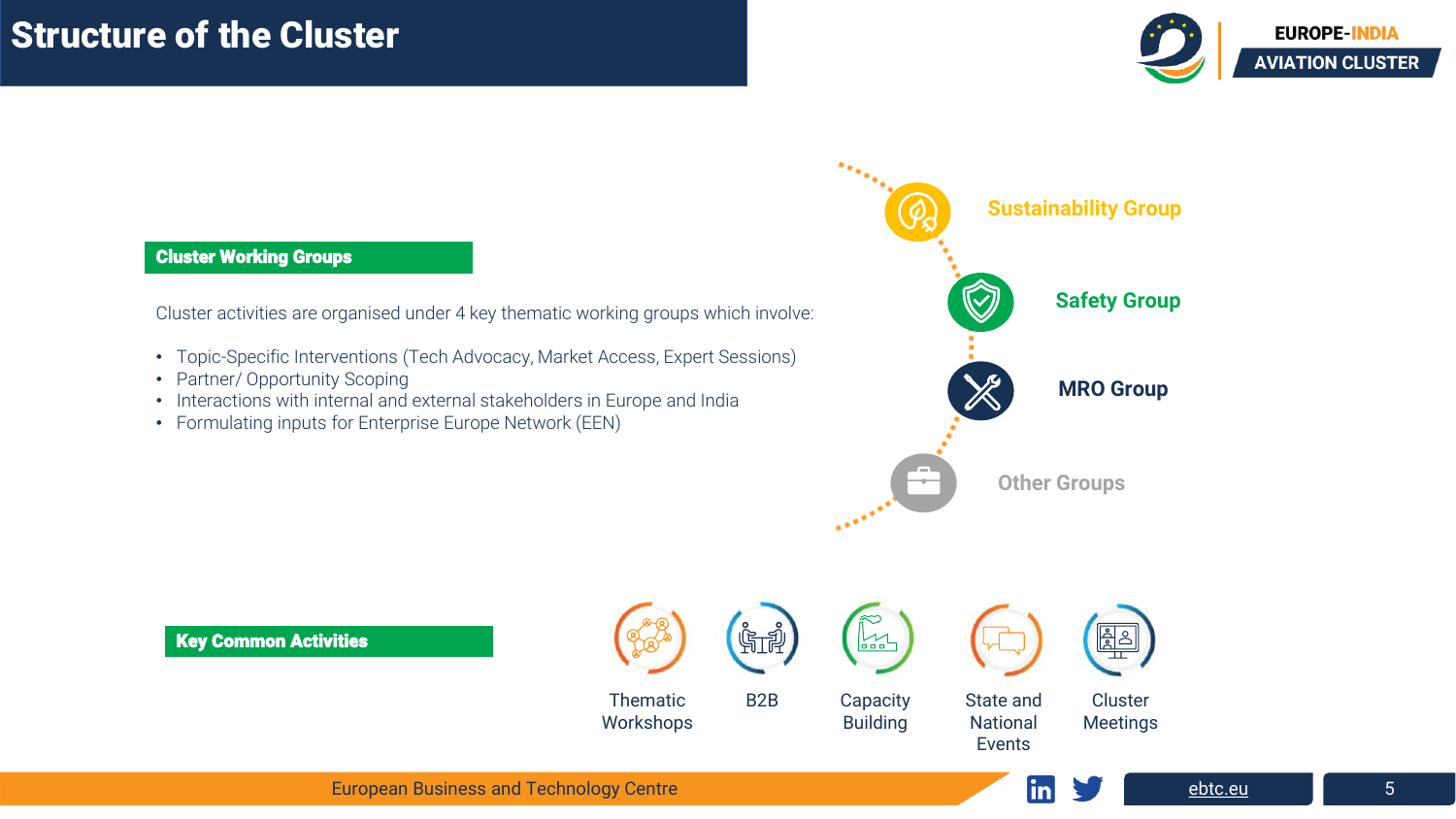

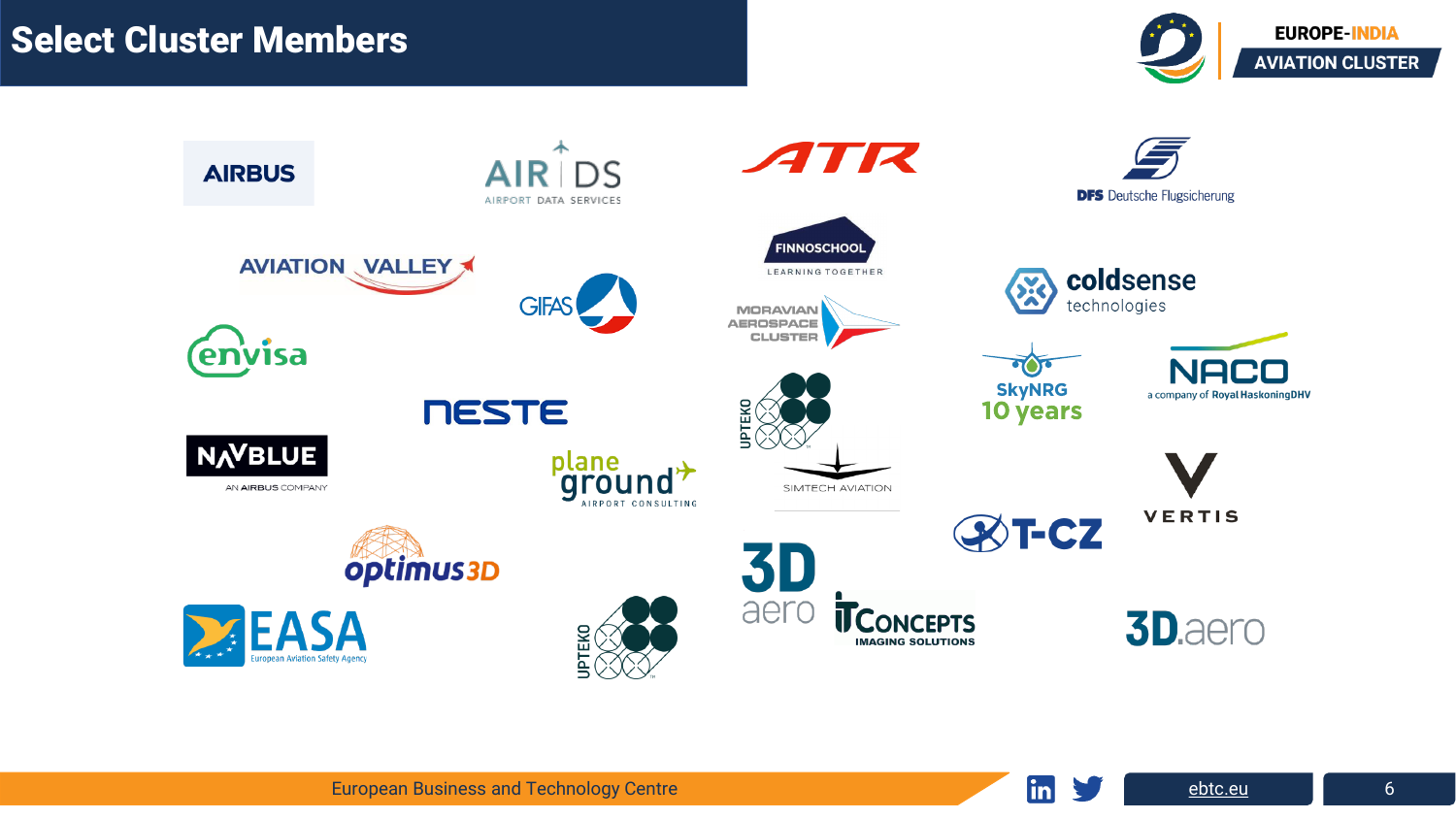